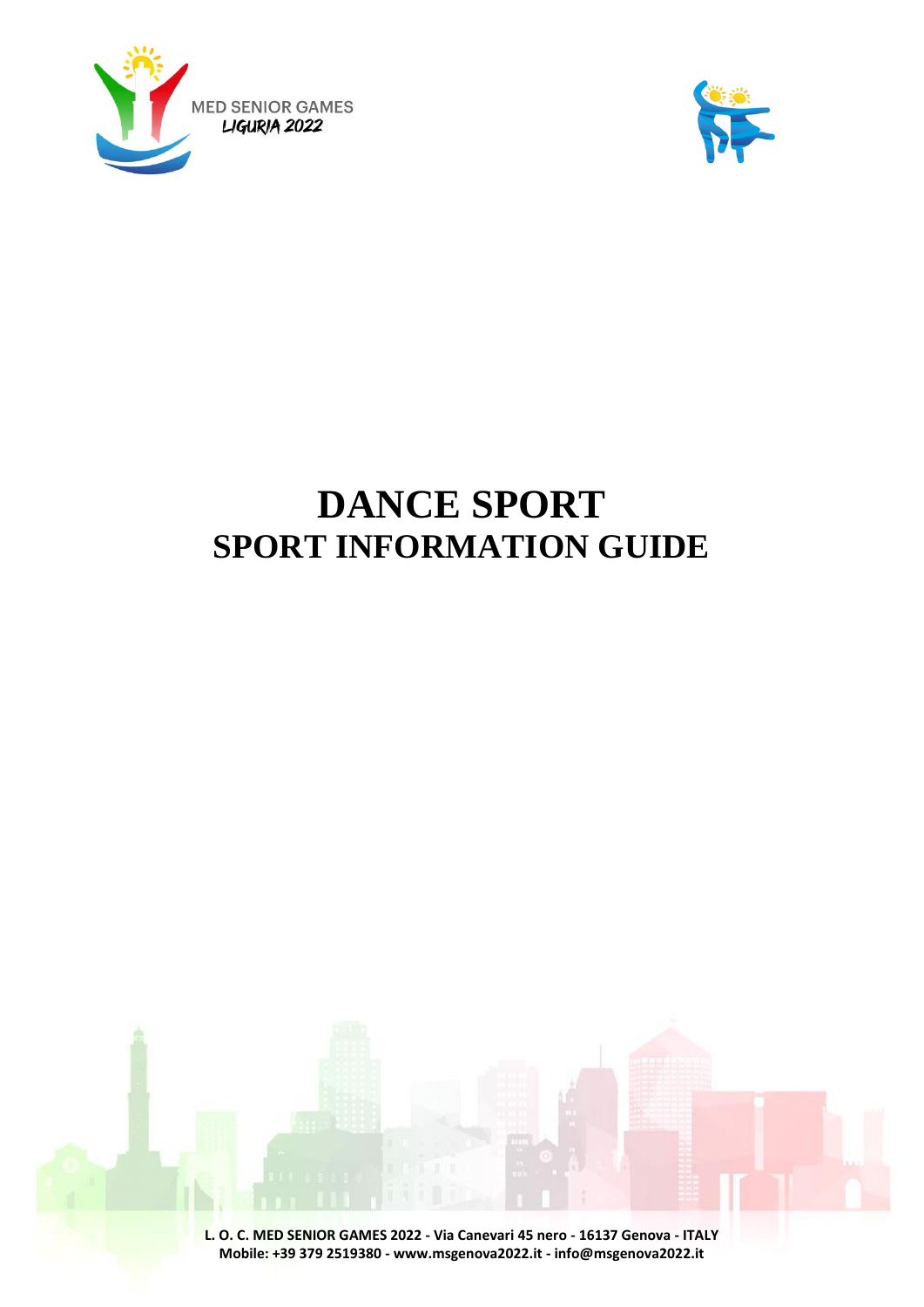



# **1. COMPETITION SCHEDULE**

Competition schedule and times are provisional. The schedule could be subject to change according to the requirements of the Organizing Committee.

The Dance Sport competition schedule is as follows:

| <b>Friday 17 June</b>    | <b>Saturday 18 June</b>    | <b>Sunday 19 June</b>  |
|--------------------------|----------------------------|------------------------|
| <b>STANDARD DANCE</b>    | <b>STANDARD DANCE</b>      | <b>CARIBBEAN DANCE</b> |
| Open Senior 4: 65-74     | Open Senior 1: 35-44       | Open Senior 1: 35-44   |
| Open Senior 5: over 75   | Open Senior 2: 45-54       | Open Senior 2: over 45 |
| Open B Senior 4: 65-74   | Open Senior 3: 55-64       |                        |
| Open B Senior 5: over 75 | Open B Senior 1: 35-44     | <b>ARGENTINE TANGO</b> |
| Open Over 65             | Open B Senior 2: 45-54     | Open Senior 1: 35-44   |
| Open Over 75             | Open B Senior 3: 55-64     | Open Senior 2: 45-54   |
|                          | Open over 35               | Open Senior 3: 55-60   |
|                          |                            | Open Senior 4: over 61 |
|                          | <b>LATIN DANCE</b>         | Open over 35           |
|                          | Open Senior 1: 35-44       |                        |
|                          | Open Senior 2: over 45     | <b>BOOGIE WOOGIE</b>   |
|                          |                            | Open Senior 1: 35-44   |
|                          | <b>CHOREOGRAPHIC DANCE</b> | Open Senior 2: over 45 |
|                          | (Latin Style)              |                        |
|                          | Open over 35               |                        |

**Please Note**: All information contained in this Sport Information Guide is current at time of publication and may be subject to change.

# **2. COMPETITION VENUE**

| Venue                                                    | <b>Address</b>                       | <b>City</b> |
|----------------------------------------------------------|--------------------------------------|-------------|
| Tower Genova Airport Hotel &<br><b>Conference Center</b> | Via Pionieri e Aviatori d'Italia, 44 | Genova      |

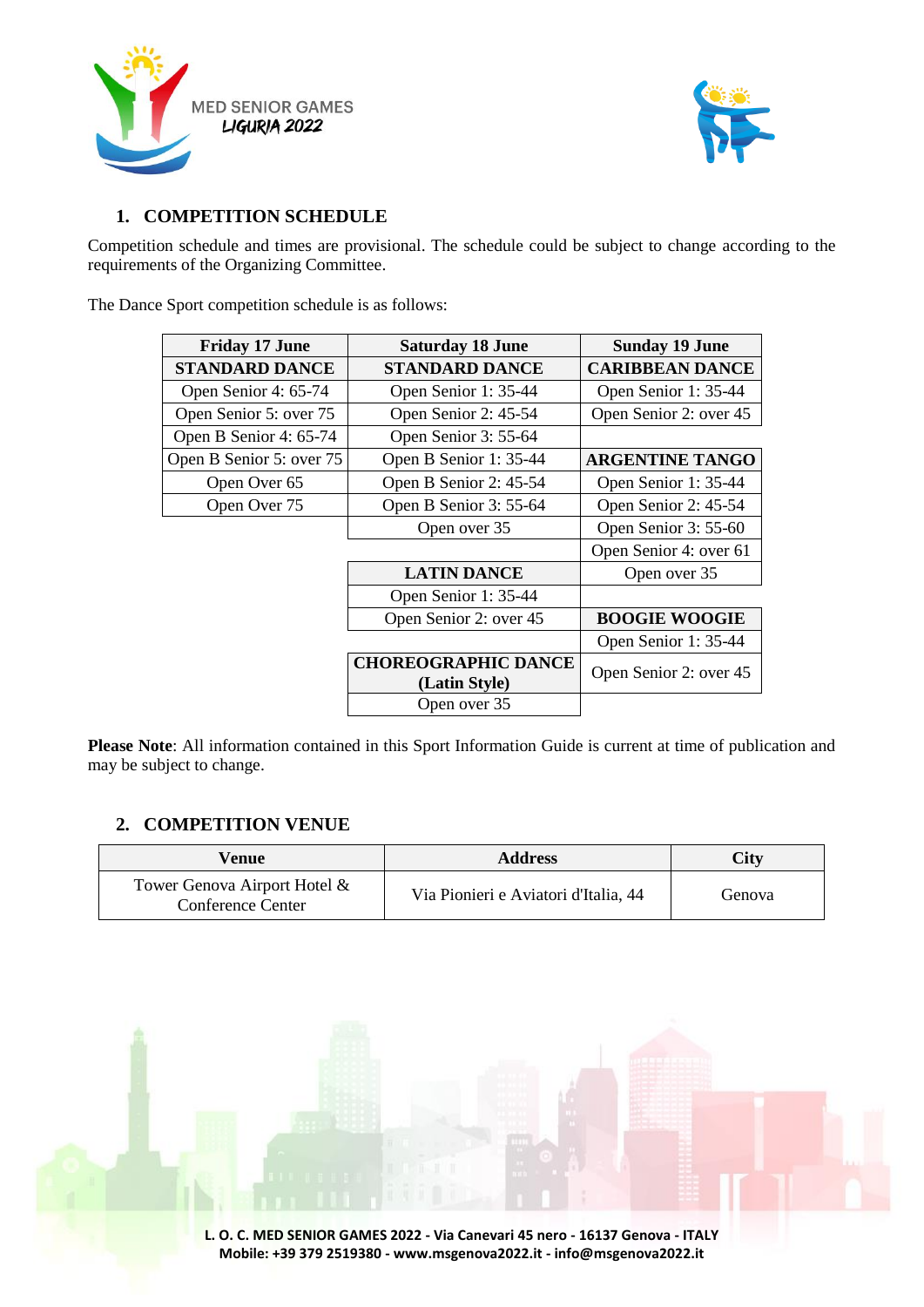



# **3. ORGANIZING COMMITTEE**

| MSG GENOVA 2022<br><b>ORGANIZING COMMITTEE</b> | <b>SPORT FEDERATION</b>                                                     | <b>TECHNICAL DELEGATE</b>                            |
|------------------------------------------------|-----------------------------------------------------------------------------|------------------------------------------------------|
| <b>General Manager</b><br>Roberto Mogranzini   | <b>Federazione Italiana Danza</b><br><b>Sportiva</b><br><b>FIDS</b> Liguria | <b>Regional President</b><br>Michelangelo Buonarrivo |

# **4. SPORT REGULATIONS**

The Dance Sport events at the MSG will be organized according to the regulations of Italian Dance Sport Federation (FIDS) and as specified in the sport guide.

## **4.1. Type of Competition / Age Categories**

**STANDARD DANCE Open Senior 1:** 35-44 **Open Senior 2:** 45-54 **Open Senior 3:** 55-64 **Open Senior 4:** 65-74 **Open Senior 5: over 75** 

**Open B Senior:** 35-44 **Open B Senior:** 45-54 **Open B Senior:** 55-64 **Open B Senior:** 65-74 **Open B Senior:** over 75

**LATIN DANCE Open Senior 1:** 35-44 **Open Senior 2:** over 45

**CHOREOGRAPHIC DANCE (Latin Style) Open:** over 35

**CARIBBEAN DANCE Open Senior 1:** 35-44 **Open Senior 2:** over 45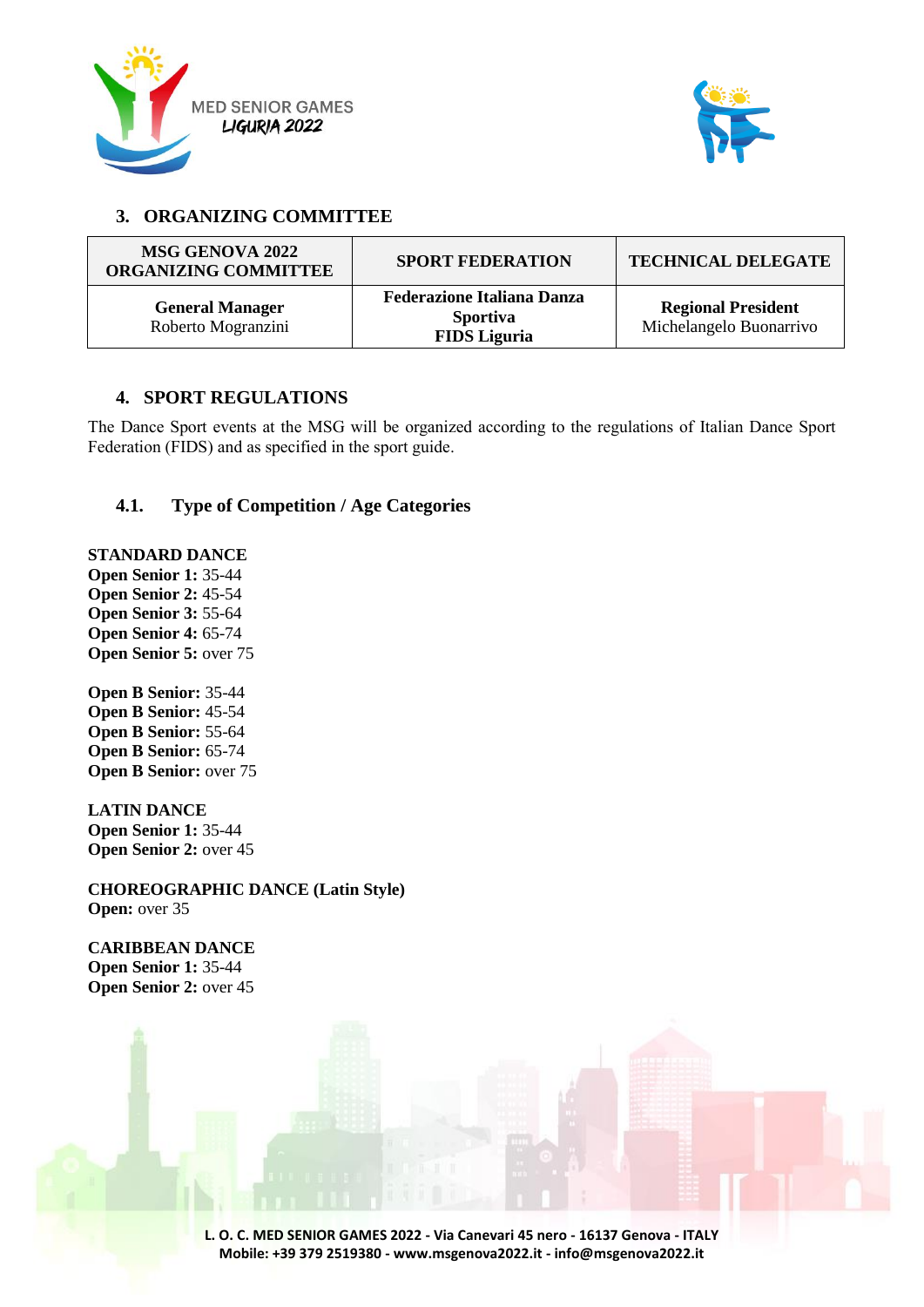



**BOOGIE WOOGIE Open Senior 1:** 35-44 **Open Senior 2:** over 45

**ARGENTINE TANGO**

**Open Senior 1**: 35-44 **Open Senior 2**: 45-54 **Open Senior 3**: 55-60 **Open Senior 4:** over 61

## **Age is determined at 31 December 2022.**

- The age of the youngest athlete in the couple determine the age category.
- A couple can also choose to dance in a lower category.
- In the case of an insufficient number of athletes in an age category, the categories can be grouped differently in order to organize the competition. The delivery of the medals will not be influenced by this setting and the athletes will be rewarded in the age categories classes in which they were originally enrolled.

## **4.2. Competitions**

| <b>MEN</b>         | <b>WOMEN</b>       | <b>COUPLE</b>          |
|--------------------|--------------------|------------------------|
| <b>CARIBBEAN</b>   | <b>CARIBBEAN</b>   | <b>CARIBBEAN</b>       |
| <b>LATIN STYLE</b> | <b>LATIN STYLE</b> | <b>LATIN STYLE</b>     |
|                    |                    | <b>STANDARD</b>        |
|                    |                    | <b>LATIN</b>           |
|                    |                    | <b>BOOGIE WOOGIE</b>   |
|                    |                    | <b>ARGENTINE TANGO</b> |

# **5. COMPETITION FORMAT**

Preliminary round, semifinals and finals

# **6. COMPETITION RULES**

- To be part in the competition, athletes must be affiliated to their National Federation.
- Athletes must have a valid medical certificate attesting their suitability to compete in the sports dance competition (certification not required to Italian participants already in possession of the medical certification because they are registered for FIDS).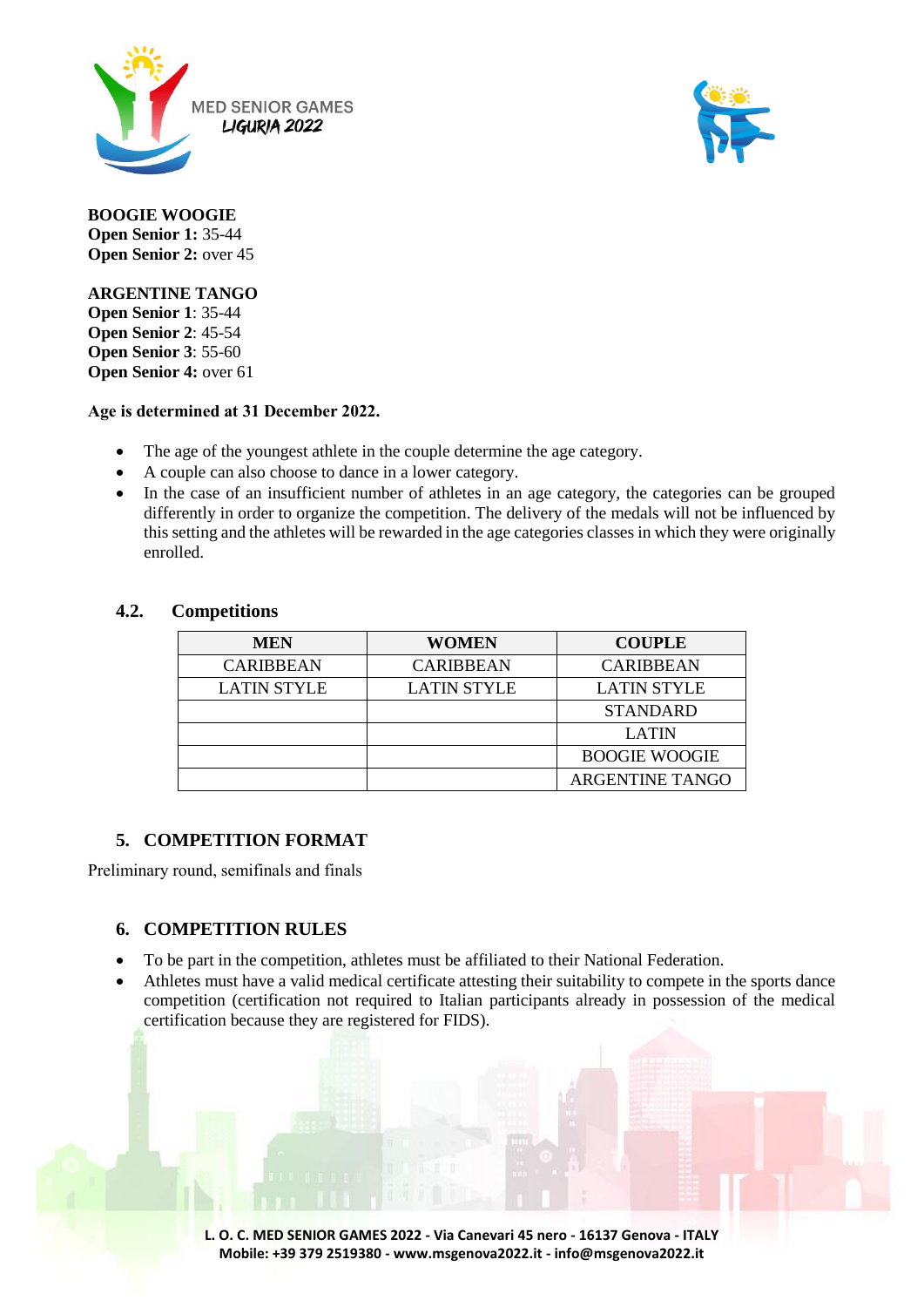



Detailed Dance Sport regulations will be published on the website before games time.

## **6.1. Competition Jury**

Competition will be led by a Competition Director and by Referee designated by the Organizing Committee according to FIDS.

# **7. EQUIPMENT**

- The clothing must always respect the traditional canons of the performed dance.
- Both for clothes and athlete's accessories, the use of symbols with religious, political or offensive references to public morality is not permitted.

# **8. MEDALS**

During the MSG Genova 2022, the athletes do not represent their country of origin, therefore the medal awarding ceremonies will be carried out without hoisting of flags. No National Anthem of the winning athlete/couple will be played.

For each category there will be three athletes/couples awarded with a medal.

# **9. TECHNICAL MEETING**

A Technical Meeting will take place before the start of the competition in order to introduce the competition, remind those involved of the regulations and the behaviour that is expected.

## **10. ADDITIONAL INFORMATION**

## **10.1. Practice and warm-up facilities**

All information about practice and warm up will be available at a later stage.

## **10.2. Disabled**

No competition for disabled athletes will be held in this discipline.

# **11. PERSONAL ACCIDENT INSURANCE AND MEDICAL CERTIFICATE**

All participants have to organize their personal accident insurance.

**L. O. C. MED SENIOR GAMES 2022 - Via Canevari 45 nero - 16137 Genova - ITALY Mobile: +39 379 2519380 - www.msgenova2022.it - info@msgenova2022.it**